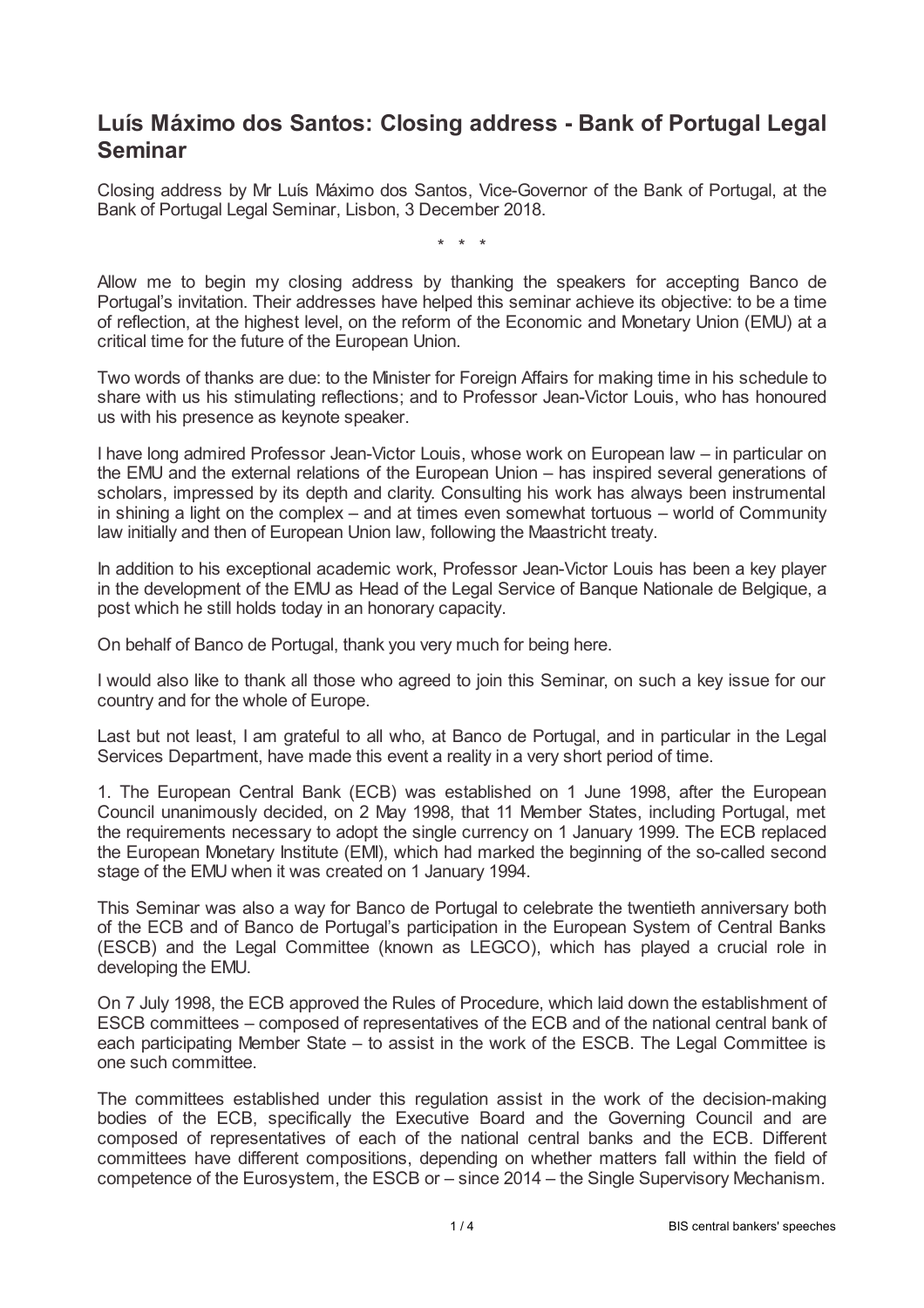The establishment of these committees was the expression of a true conceptual system that was behind the preparatory work conducted on the monetary pillar during stage three of EMU. This committee structure – different from the technical committee procedure present in other European decision-making bodies – invokes the idea of a participatory decision-making process which benefits from the sharing of experience and know-how among national central banks, under the aegis of the ECB.

The ECB's Legal Committee is a genuine example of the identity of the Eurosystem and the ESCB. Taking over from the Working Group of Legal Experts, which operated under the EMI, LEGCO is a committee with privileged insight due to its cross-cutting nature, whose assistance is invariably requested by all other Eurosystem committees, the Executive Board and the Governing Council of the ECB.

This is also the reason why, 20 years after its creation, it is no exaggeration to say that this committee acts as a repository that is a vital tool to understand and interpret developments in the Eurosystem and the ESCB, and will certainly be called upon during the implementation of potential reforms.

2. Regardless of one's opinion on the merits of the European Monetary Union, the creation of the ECB was a major historical landmark – which had a significant effect on Europe and each of its countries and a profound impact on international monetary relations and consequently on the economy and international politics.

Several generations of Banco de Portugal employees have participated in the construction of EMU at different times: first, during the technical negotiations on the Treaty of Maastricht; then, during the implementation of the three stages of EMU, and, in the past 20 years, in the performance of the tasks entrusted to Banco de Portugal by the European treaties, European Union law and Portuguese law.

This work was and remains crucial for the country, having already produced a wealth of institutional experience that is renewed every day.

By reflecting on how far we have come and how far we have to go in reforming the EMU, this Seminar has also intended to pay tribute to all Banco de Portugal employees who over the years have dedicated their efforts and knowledge to this mission.

The work that led to the developments observed 20 years ago – which we are celebrating today – was a pioneering effort undertaken by many with true idealism. Indeed, although the construction of monetary unions had been tried in the past, nothing could compare to the ambition and complexity of building the European Monetary Union.

The overall atmosphere over this historical period was marked by a clear sense of optimism and a good deal of confidence on the part of the European Union and the countries that belonged to the Union or wished to join it. Not that there were no problems, but there was a feeling that these could be solved one way or another.

In retrospect, these feelings may – undoubtedly – seem exaggerated. However, at the time, the European Union – composed of 15 Member States following the 1995 enlargement – was cohesive and united, firmly believing in its project, and willing to assimilate and achieve a balanced management of the divergences arising from its diversity.

Nonetheless, as the 21st century progressed, this state of mind gradually disappeared, culminating in a complete reversal in the past 10 years, following the global financial crisis.

3. In response to the crisis, several measures were adopted to enhance the coordination of the fiscal policies of the Member States (partly through purely intergovernmental instruments) and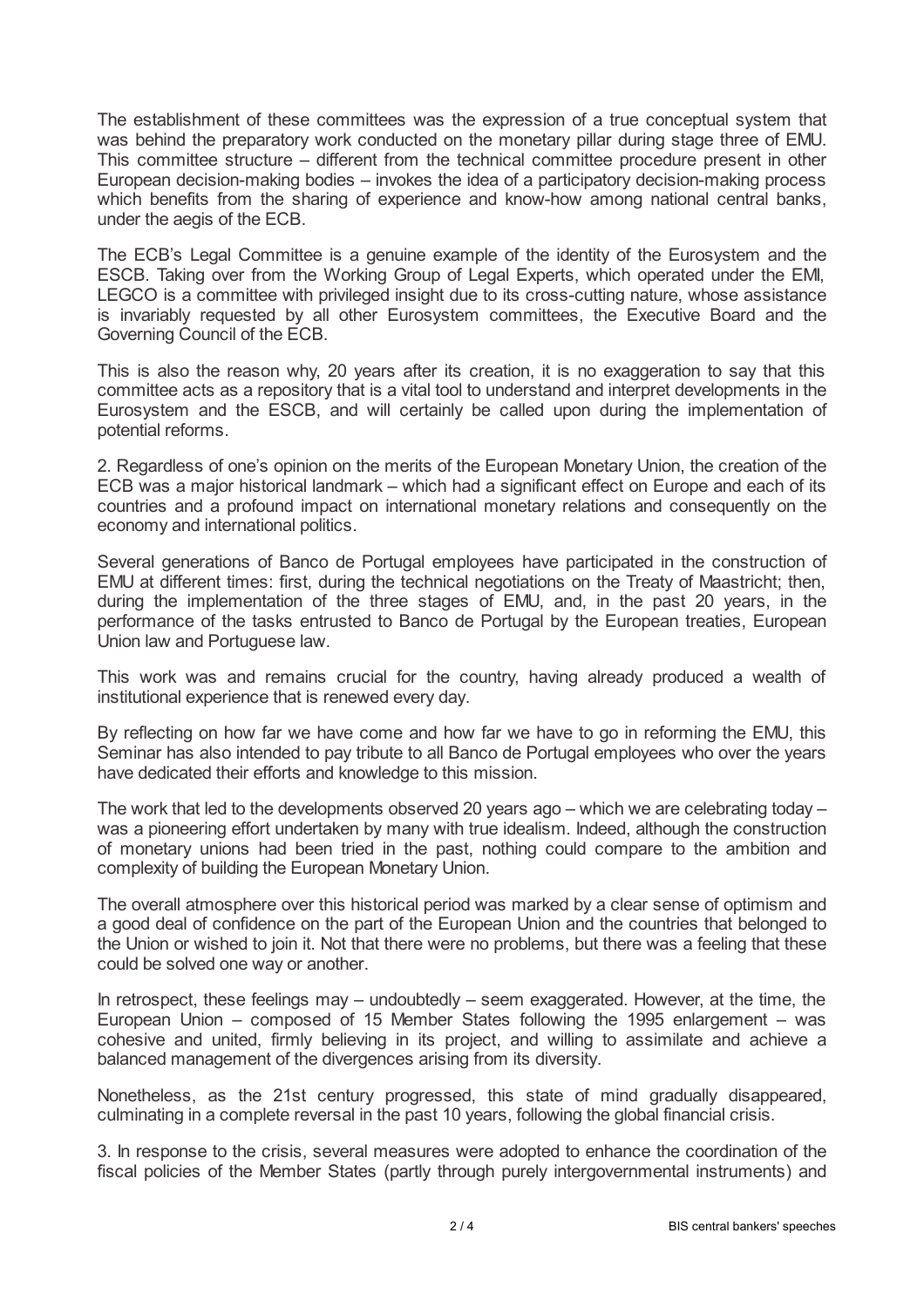the banking union project was launched. Nevertheless, six years after its launch, the project remains incomplete both in terms of the so-called third pillar – the European Deposit Insurance Scheme – and as regards certain aspects that are essential to enhance the soundness and coherence of the Single Resolution Mechanism, notably in the crucial matter of the financing of resolution measures and the consequences of winding-up institutions.

In reality, as Peter Praet – member of the Executive Board of the ECB – mentioned a few days ago, "it is abnormal that the supervision responsibility is collective but the consequences, if something goes wrong, go back to the national authorities."

4. As can be seen in the revealing title of Professor Jean-Victor Louis' address, reforming the EMU and the European Banking Union is a very difficult task. I would add that it is as difficult as it is necessary, given that the changes that have been introduced so far – although generally positive – are not enough to ensure the long-term sustainability of the EMU and to guarantee the financial stability of both the Union and the countries that belong to it.

There is no time to lose. We have the duty to prevent the next crisis from finding us in the current situation, only halfway there and possibly having already exhausted a number of tools.

The debate has long been underway and there is a need to refocus it around what really matters, overcoming non-existent issues that only lead to paralysis. Indeed, as Professor Jean-Victor Louis clearly demonstrated, in a view shared by many, establishing a relationship of priority between reducing and sharing risks is a true argumentational fallacy on a number of levels.

The main challenges are known: to complete the banking union; to incorporate the European Stability Mechanism into European law (overcoming its intergovernmental character); to find a way of providing the EMU with a 'fiscal capacity'; and to create a capital markets union are crucial steps to enhancing the stability of the EMU.

Divergences have been listed and possible paths have been identified. Now we must have the courage to make decisions. But we must also be aware of the divisions between and within Member States and, for this reason, we must be realistic. What I mean by realism is having the ability to implement solutions which will *effectively* address the problems that have been identified in the functioning of the EMU, but in a spirit of compromise and mutual understanding.

The worst thing we could do would be to pretend we are reforming the EMU while leaving key issues with no prospect of a solution. Notwithstanding the gradual approach that has historically characterised the Union, we must take concrete steps to solve the imbalances that exist within the Union. If we don't, the EMU might even be jeopardised eventually.

The EMU is not an end in itself. It was designed to contribute to improving the lives of EU citizens and to strengthen the role of the European Union – and consequently of each EU Member State – in the world. These are the key assumptions that, if realised, give it strength and legitimacy.

Indeed, the EMU must not be perpetuated out of fear of the consequences of its failure. History has shown that nothing sound and lasting is built on fear.

It is therefore vital that the reform of the EMU is a success. Whatever the outcome of this process, this period requires, and will continue to require, intense and difficult work by several institutions – including Banco de Portugal – both in terms of ensuring policy choices and on a strictly technical level.

As they progress, negotiations on the reform of the EMU will highlight sensitive legal and institutional issues, specifically on the appropriate distribution of power between the Union and Member States and on the balance of powers between the various European institutions. This should not surprise us, given that one of the objectives of the European integration process since